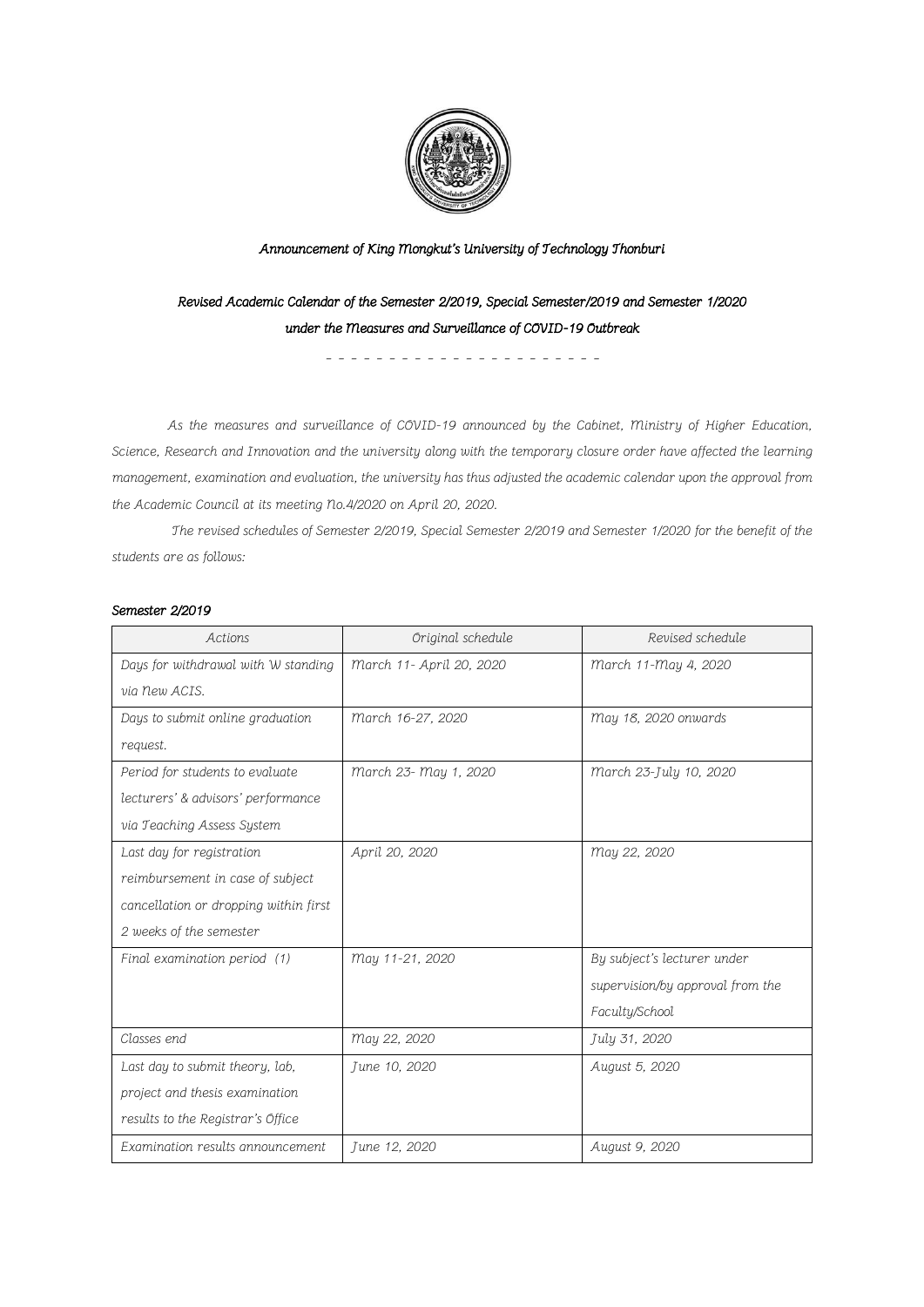| Actions                           | Original schedule | Revised schedule |
|-----------------------------------|-------------------|------------------|
| Announcement of lecturers' &      | June 15, 2020     | August 14, 2020  |
| advisors' performance evaluations |                   |                  |
| by students                       |                   |                  |
| Last day to revise examination    | June 26, 2020     | August 26, 2020  |
| results                           |                   |                  |

Remarks: 1. The date of final examination which can be in any form to assess the planned outcome according to the program can be set by the lecturers under supervision of the Faculty/ School which must take place before the semester ends according to the revised calendar.

- 2. Those who can follow the original schedule can inform the Registrar's Office of exam results to announce, especially those of final year students to facilitate their graduation so that they can apply for job or pursue further study and submission for approval by the Academic Council and University Council.
- 3. Late subject withdrawal is subject to the decision of the faculty on a case by case basis

## Special semester/2019

| Actions                         | Original schedule                       | Revised schedule                      |
|---------------------------------|-----------------------------------------|---------------------------------------|
| Students consultation with      | June 1-5, 2020                          | June 1-5, 2020                        |
| advisors and subject            | (Registration confirmation - Steps 1-5) | (Subjects registration - only step 1) |
| registration via New ACIS       |                                         |                                       |
| system (Round 1)                |                                         |                                       |
| Last day for registration       | June 10, 2020                           | June 30, 2020                         |
| payment                         |                                         |                                       |
| Days for registration via New   | (Registration confirmation - Steps 1-5) |                                       |
| ACIS (Round 2)                  |                                         |                                       |
| -Late registration              | June 15 - 19, 2020                      | June 15-29, 2020                      |
| -Add and drop                   | June 15 - 26, 2020                      |                                       |
| -Change section                 | June 15 - 26, 2020                      | (June 15 - 26, 2020, subjects         |
| -Registration confirmation      | $- n/A -$                               | registration - step 1 only)           |
|                                 |                                         |                                       |
|                                 |                                         | June 27 - 29, 2020                    |
|                                 |                                         | (Confirm steps 1-5)                   |
| Classes begins                  | June 15, 2020                           | June 15, 2020                         |
| Period for students to evaluate | June 29 - July 17, 2020                 | June 29 - July 17, 2020               |
| lecturers' & advisors'          |                                         |                                       |
| performance via Teaching        |                                         |                                       |
| Assess System                   |                                         |                                       |
| Days for withdrawal with W      | June 29 - July 17, 2020                 | July 1 - 17, 2020                     |
| standing via New ACIS.          |                                         |                                       |
| Days to submit online           | June 29 - July 3, 2020                  | June 29, 2020 onwards                 |
| graduation request.             |                                         |                                       |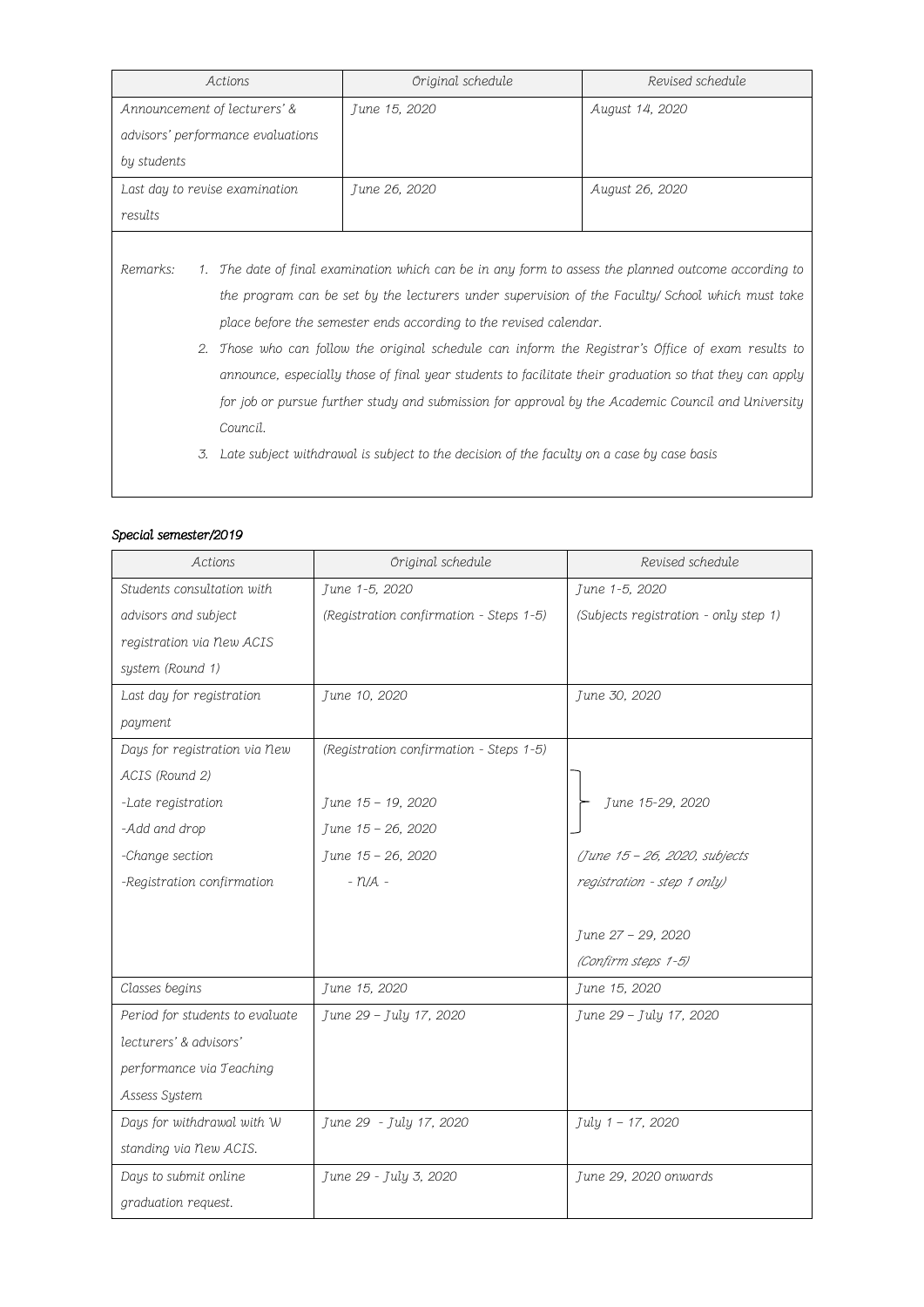| Actions                           | Original schedule      | Revised schedule                       |
|-----------------------------------|------------------------|----------------------------------------|
| Last day for registration         | July 3, 2020           | July 3, 2020                           |
| reimbursement in case of          |                        |                                        |
| subject cancellation or           |                        |                                        |
| dropping within first 1 week of   |                        |                                        |
| the semester                      |                        |                                        |
| Classes end                       | August 7,2020          | September 30, 2020                     |
| Last day to submit theory, lab,   | August 14, 2020        | October 5, 2020                        |
| project and thesis examination    |                        |                                        |
| results to the Registrar's Office |                        |                                        |
| Examination results               | August 18, 2020        | October 7, 2020                        |
| announcement                      |                        |                                        |
| Announcement of lecturers' &      | August 20, 2020        | October 7, 2020                        |
| advisors' performance             |                        |                                        |
| evaluations by students           |                        |                                        |
| Last day to revise examination    | August 28, 2020        | October 16, 2020                       |
| results                           |                        |                                        |
| Practical training period         | June 1 - July 31, 2020 | Cancel or may organize the training    |
|                                   |                        | during the period specified by faculty |
|                                   |                        | and department                         |

- Remarks 1. The registration procedure has been adjusted. While the schedule remains unchanged, the students will complete only the first step without confirmation. The need and number of students information is for initial planning and payment is not yet needed at this stage. Once the semester begins, the students are allowed to add, drop or change the section so that they can make changes to registration and confirm steps 1-5 and pay the fee according to the specified dates.
	- 2. The special semester is for students wishing to graduate to enroll for the subjects that are not the project work already registered in Semester 2/2019.
	- 3. Practical training is cancelled or may organized during the period designated by the faculty and department. The students do not need to enroll for the training subject again.
	- 4. Other activities remain unchanged until further notice.

## Semester 1/2020

| Actions                            | Original schedule  | Revised schedule          |
|------------------------------------|--------------------|---------------------------|
| Request to maintain student status | July 8, 2020       | July 8 - August 25, 2020  |
| submission via New ACIS            |                    |                           |
| Print payment form to maintain a   | July 16 – 21, 2020 | July 16 – August 29, 2020 |
| student status which is already    |                    |                           |
| approved to pay within a specified |                    |                           |
| period                             |                    |                           |
| Last day for registration payment  | July 29, 2020      | August 31, 2020           |